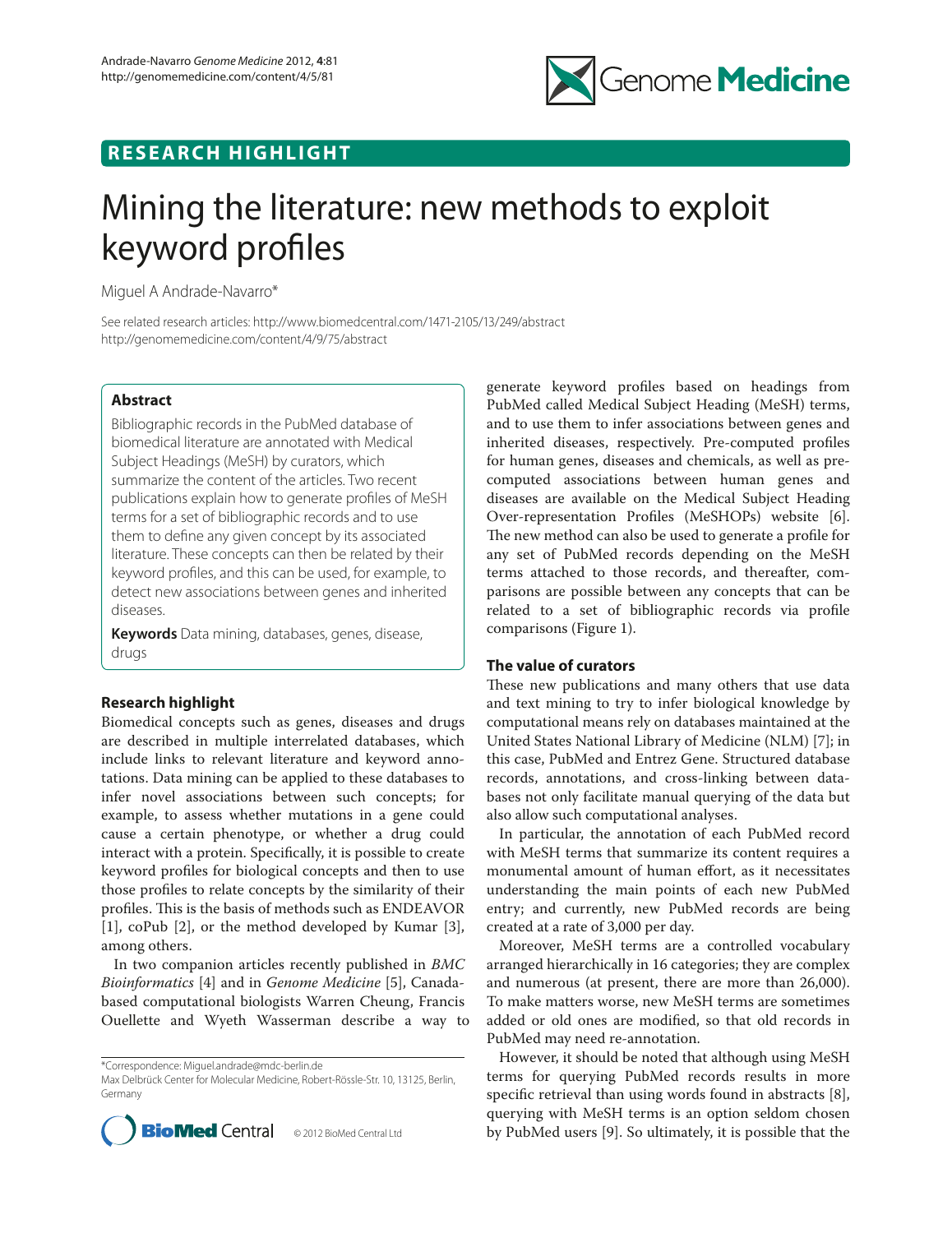

**Figure 1. Comparing biological concepts using keyword profiles. (a)** A set of references from PubMed can be associated with a profile of keywords according to the Medical Subject Heading (MeSH) terms assigned to them. By extension, this can be done for any concept or database record with an associated set of PubMed references. (b) Entrez (human) genes, diseases (defined as MeSH terms) or chemicals (defined as MeSH terms) can be associated with bibliographic records in PubMed, and therefore can be defined by profiles based on any MeSH terms (middle). Conversely, it is possible to find the genes, chemicals and diseases associated with particular MeSH terms. Associations between concepts (genes and diseases, but also genes and chemicals, or diseases and chemicals) can be defined by comparing such profiles. This figure is partly taken, with permission, from the MeSHOPs website [6].

huge value of the work that the NLM curators do in creating and using MeSH terms lies in enabling computational mining methods such as the ones highlighted here.

## **Generating and comparing profiles**

In the first publication [4], Cheung *et al.* describe how to build a profile out of a collection of PubMed references. Since these references are all annotated with MeSH terms, it is possible to identify the terms that are overrepresented in the collection compared with their background prevalence in all publications in PubMed. Specifi cally, they measure over-representation by using *P*-values from a Fisher's exact test. The resulting profiles show how a particular collection of literature records defines something that is specific.

In their second publication [5], Cheung *et al*. apply the profiles generated to establish comparisons between genes and inherited diseases. The approach is familiar: similar genes can be expected to be associated with similar diseases [10]. Therefore, if a profile is established for a particular disease based on its associated bibliography, particular features would be expected to be highlighted that also appear in the profiles of genes related to the disease. Given a chromosomal region linked to an inherited disease by analysis of the genomes of patients and healthy controls, a novel candidate gene in that region might be identified based on previous associations.

One interesting point in the work of Cheung *et al.* is that the metrics they use to compare profiles do not take into account the similarity between whole profiles of enrichment values, but only the similarity between the enrichment values of the overlapping terms. This sets their method apart from other methods of keyword profile comparison: even a small, but significant, number of overlapping terms can be enough to highlight an association. It is easy then to go back to the original source papers (of which there may only have been three or four) that were annotated with the enriched MeSH terms for evidence of the association.

#### **What next?**

As shown in Figure 1, the way these profiles can be compared is by no means limited to genes and diseases. The web tool described in the highlighted manuscripts already supports the generation of profiles for three concept types (human genes, diseases and chemicals), but potentially allows the annotation of any concept (by their associated list of PubMed records). Similarly, any concept that is given one of these profiles can be compared to any other concept receiving another profile. So, there is no reason to stop at the gene-to-disease comparison: one could potentially examine associations between concepts of the same type (for example, genes with genes), or between other concepts (for example, protein sequence features and functions).

However, these calculations are computationally costly. This imposes limitations, precluding the authors from offering such general functionality. Rather, Cheung et al. focused on arguably the most pressing need; namely, to identify genes linked to disease. But they have clearly set out their method, and we can expect that this and other groups will use these ideas to create other metrics for the generation and comparison of keyword profiles, which may be even more efficient. Cheung et al. already give some ideas of how to benchmark such methods. These new developments are surely an encouragement for the support of continued efforts in high-quality annotation of large public databases.

#### **Abbreviations**

MeSH, Medical Subject Headings; NLM, National Library of Medicine.

#### **Competing interests**

The author declares that he has no competing interests.

Published: 30 October 2012

#### **References**

- 1. Tranchevent LC, Barriot R, Yu S, Van Vooren S, Van Loo P, Coessens B, De Moor B, Aerts S, Moreau Y: ENDEAVOUR update: a web resource for gene prioritization in multiple species. *Nucleic Acids Res* 2008, 36:W377-384.
- 2. Frijters R, van Vugt M, Smeets R, van Schaik R, de Vlieg J, Alkema W: Literature